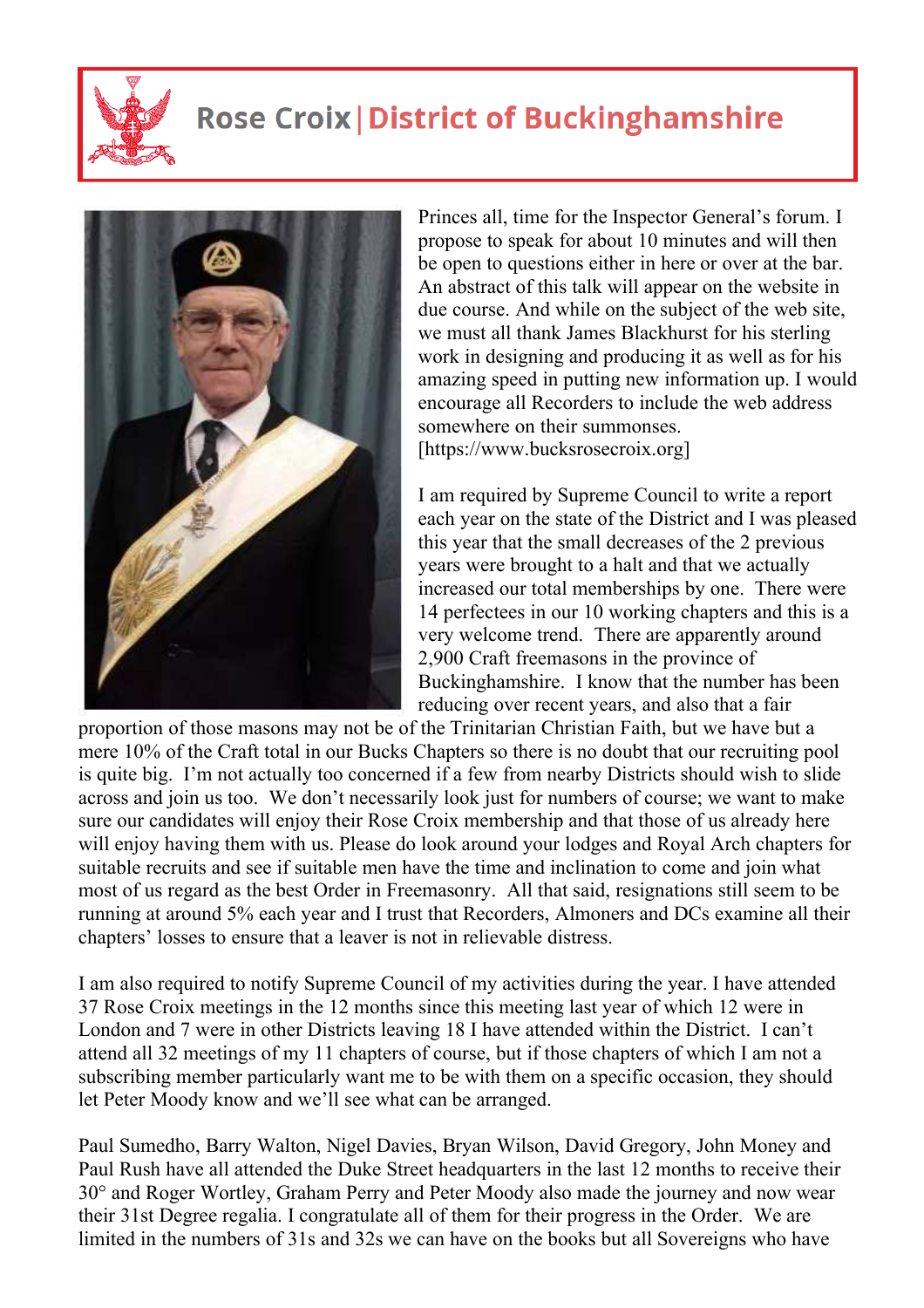completed satisfactorily the various elements of our ceremonies are eligible to be recommended for the 30° and it is important that accurate records are kept so that Peter and I can take the necessary action.

Many of us are experienced freemasons but not all are experienced in the Rose Croix. The floorwork of our ceremonies has many pitfalls for inexperienced or unrehearsed officers to fall into and I commend the monthly Chapters of Instruction at Winslow and Beaconsfield to everyone. Even Past Sovereigns and Prelates could benefit not just themselves but also the other attendees – the more the merrier makes for a more enjoyable practice night. The dates are listed on some of our Chapter summonses already and are the second Monday and second Tuesday of most months of the year – Peter Moody can point you in the right direction if required. There is also an excellent small booklet called "Specific Duties of Chapter Officers" and I would encourage every chapter to get some, write the chapter's name on the front in indelible ink and pass them to successive officers on Enthronement nights.

There used to be a rule that talks could only be delivered at Rose Croix meetings by the Inspector General and there was an approved but fairly short list of talks that could be given. These days Supreme Council are a little more relaxed about who delivers a talk, but talks should ideally be about aspects of the Rose Croix ceremony, past luminaries in the Order or the history of the Order and any talk must have been approved in advance by the Inspector General. That said, talks about more general freemasonry may be given if chapters are so inclined but must be delivered only once the Chapter is closed.

Setting up the rooms for ceremonies can be tiring work, particularly in a couple of our centres, so please encourage younger, fitter (though not necessarily just newer) members to help the Outer Guard, DC and ADC to do the work. The same applies to breaking the chapter down after the meeting – the older and less fit should be the ones sitting down in the bar first while those of us more suited to lifting, carrying and packing should be helping to finish the process faster so that everyone gets a drink before going in to dine. I remember giving our DC in Cygnet chapter Ken Pausey a mouthful once when I came down the stairs at Slough having finally packed everything away to find everyone else was already half-way through their starter.

THE RULES – some reminders of specifics which have been stretched this last year. The rules are quite clear that accounts must be presented at the Enthronement meeting before a new Sovereign is enthroned. They are also adamant that any candidate for perfection must have been a Master Mason for 12 months. They are also quite clear that a prospective new Sovereign cannot be elected (or declared) unless he has served a full year as a General – that means he has to attend the Enthronement of his year as a General if he is to become qualified to sit in the big chair – I trust Recorders to keep an eye on this because those coming up to a General's appointment may not realise the difficulty which their absence at the Enthronement meeting can cause.

There are 3 aspects of our ceremonies about which I feel motivated to comment. The first is that some Princes acting as Prelate do not wait between paragraphs as they read Isaiah Chapter 53 in the first point. It is important that the paragraphs coincide with the candidates' perambulations so the Prelate must wait between paragraphs for some signal from the DC or other nominated individual before starting the next piece of prose. The next practice which seems to be creeping into the third point is a tendency for the piece of bread or biscuit to be raised as a sort of salute to the one with whom you are sharing the feast of fraternal affection. This is frowned on by Supreme Council as it could be interpreted as conferring some extra importance to the piece of biscuit and this is inappropriate. The same applies to covering the